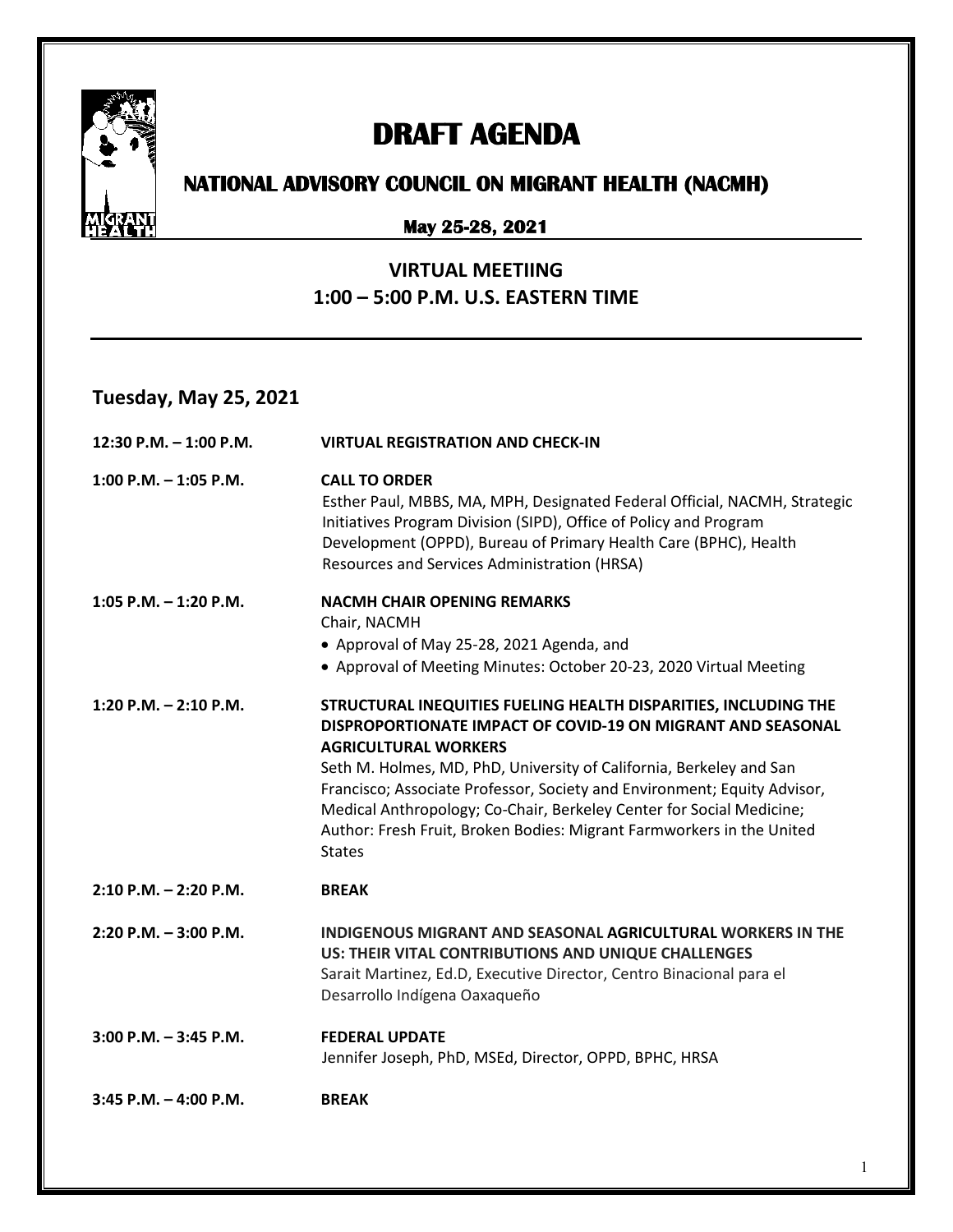### **4:00 P.M. – 5:00 P.M. STRATEGIES TO PREVENT AND MITIGATE COVID-19 AMONG AGRICULTURAL WORKERS: A CDC AND NCFH PARTNERSHIP**

Alfonso Rodriguez Lainz, PhD, Epidemiologist, Centers for Disease Control, Deployment Globally Mobile Populations Team (Global Migration Task Force), COVID-19 Response Sylvia Partida, MA, Chief Executive Officer, National Center for Farmworker

Health

**5:00 P.M. ADJOURN**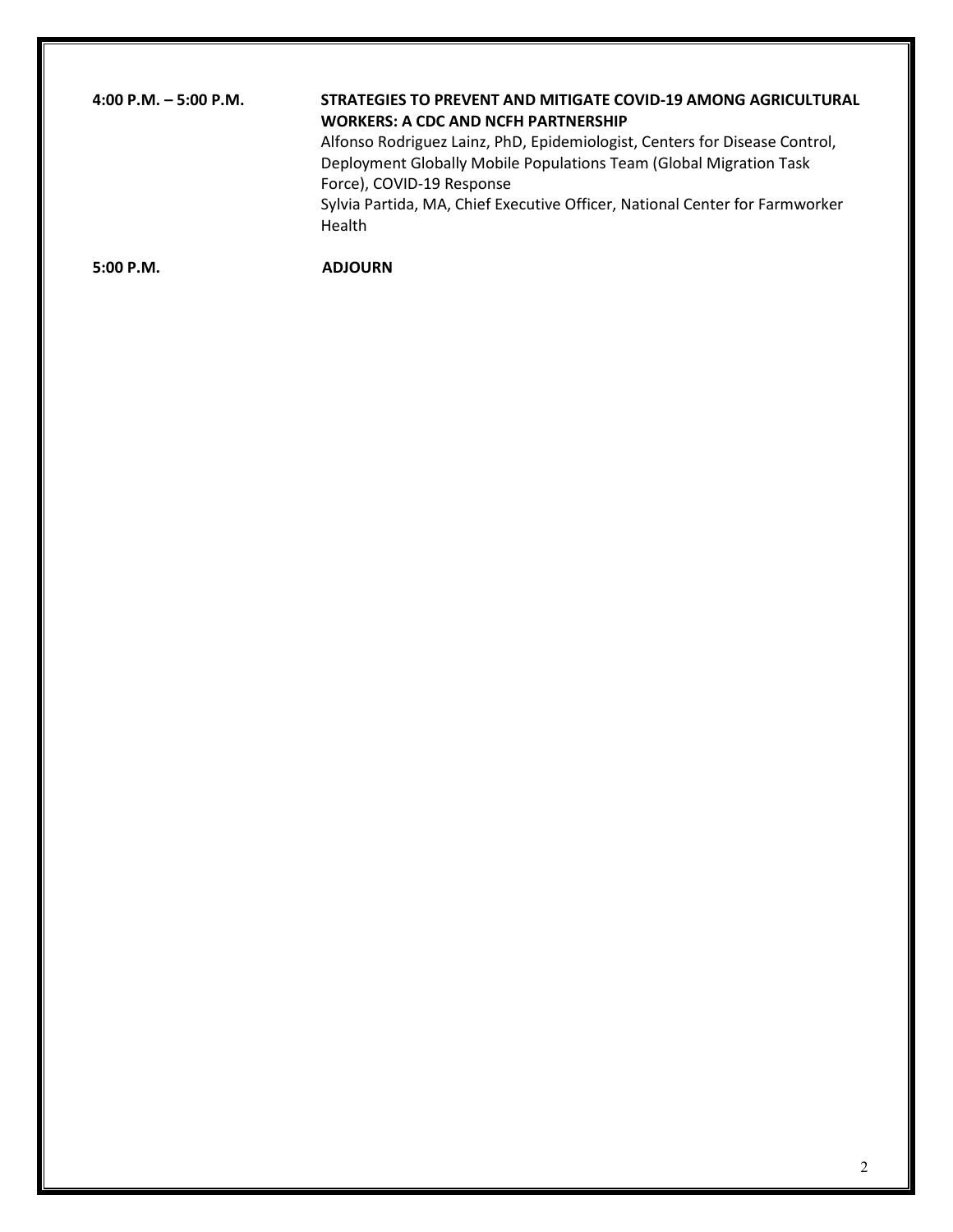## **Wednesday, May 26, 2021**

| 12:30 P.M. - 1:00 P.M.    | <b>VIRTUAL REGISTRATION AND CHECK-IN</b>                                 |
|---------------------------|--------------------------------------------------------------------------|
| 1:00 P.M. $-$ 1:15 P.M.   | <b>RECAP FROM PREVIOUS DAY</b><br>Vice-Chair, NACMH                      |
| $1:15$ P.M. $-1:30$ P.M.  | <b>TESTIMONIES SESSION GROUND RULES</b><br>Donalda Dodson, Member, NACMH |
| $1:30$ P.M. $- 2:30$ P.M. | <b>TESTIMONIES</b><br>Migrant and Seasonal Agricultural Workers          |
| $2:30$ P.M. $-2:40$ P.M.  | <b>BREAK</b>                                                             |
| $2:40$ P.M. $-3:40$ P.M.  | <b>TESTIMONIES</b><br>Migrant and Seasonal Agricultural Workers          |
| $3:40$ P.M. $-3:50$ P.M.  | <b>BREAK</b>                                                             |
| $3:50$ P.M. $-4:50$ P.M.  | <b>TESTIMONIES</b><br>Migrant and Seasonal Agricultural Workers          |
| 4:50 P.M. $-$ 5:00 P.M.   | <b>MEETING WRAP UP AND ADJOURN</b><br>Chair, NACMH                       |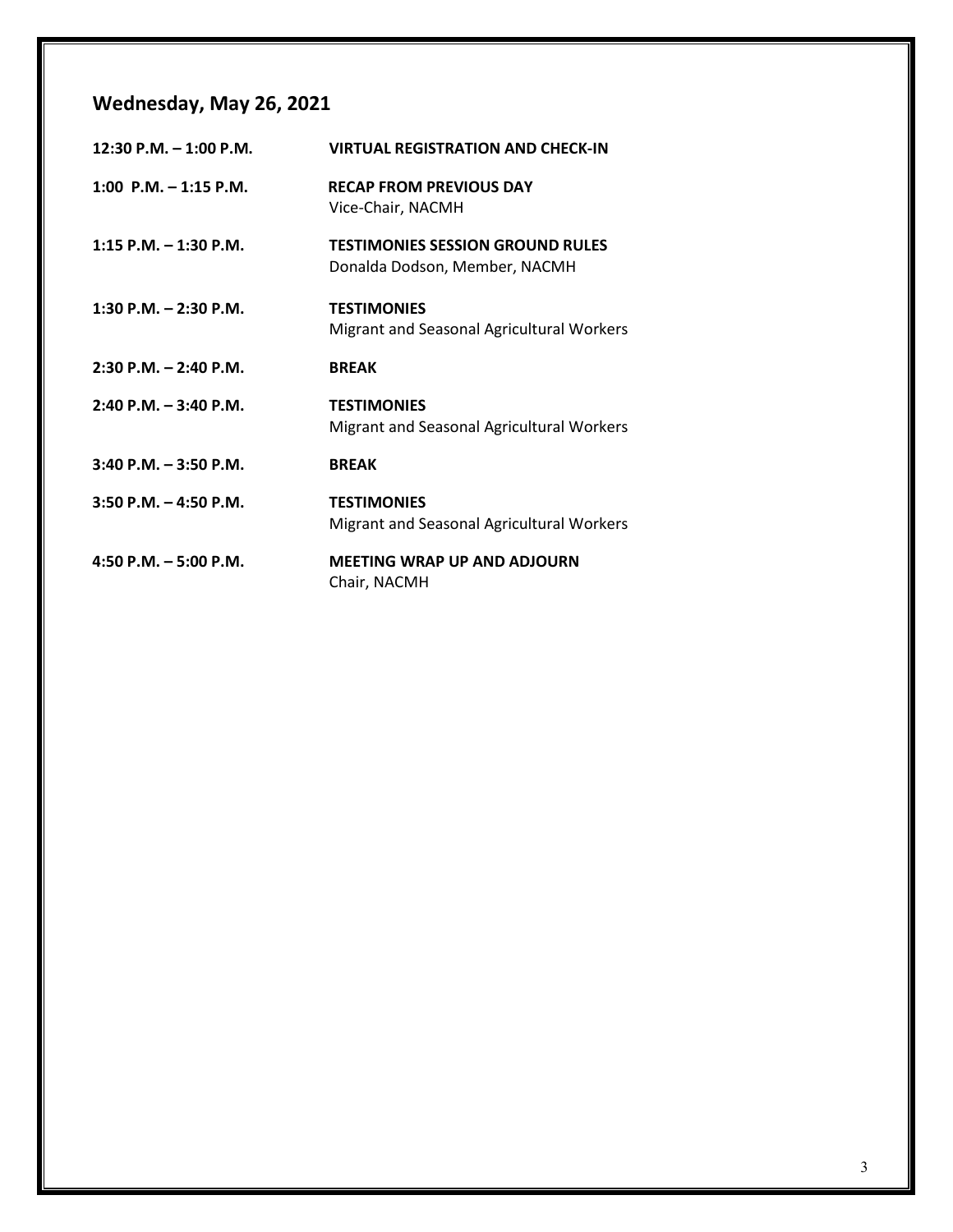## **Thursday, May 27, 2021**

| 12:30 P.M. $-$ 1:00 P.M.  | <b>VIRTUAL REGISTRATION AND CHECK-IN</b>                                                                                                                                                                                                                                                    |
|---------------------------|---------------------------------------------------------------------------------------------------------------------------------------------------------------------------------------------------------------------------------------------------------------------------------------------|
| $1:00$ P.M. $-1:15$ P.M.  | <b>NACMH CHAIR REFLECTIONS AND WELCOME</b><br>Chair, NACMH                                                                                                                                                                                                                                  |
| 1:15 P.M. $-$ 2:00 P.M.   | NATIONAL ASSOCIATION OF COMMUNITY HEALTH CENTERS (NACHC)<br><b>UPDATE</b><br>Rachel A. Gonzales-Hanson, Senior Vice President for Western Operations,<br><b>NACHC</b>                                                                                                                       |
| $2:00$ P.M. $- 2:10$ P.M. | <b>BREAK</b>                                                                                                                                                                                                                                                                                |
| $2:10$ P.M. $-3:00$ P.M.  | <b>HEALTH CENTER COVID 19 VACCINE PROGRAM AND STRATEGIC</b><br><b>PARTNERSHIP EFFORTS TO IMPROVE MIGRANT AND SEASONAL</b><br><b>AGRICULTURAL WORKER HEALTH</b><br>Tracey Orloff, MPH, Director, Strategic Partnerships Division, Office of<br>Quality Improvement, BPHC, HRSA               |
| $3:00$ P.M. $-3:10$ P.M.  | <b>BREAK</b>                                                                                                                                                                                                                                                                                |
| $3:10$ P.M. $-4:10$ P.M.  | ADDRESSING THE SOCIAL DETERMINANTS OF AGRICULTURAL WORKER<br><b>HEALTH USING MEDICAL-LEGAL PARTNERSHIPS</b><br>Iris Figueroa, JD, Director of Economic and Environmental Justice,<br>Farmworker Justice<br>Alexis Guild, MPP, Director of Health Policy and Programs, Farmworker<br>Justice |
| $4:10$ P.M. $-4:45$ P.M.  | <b>PUBLIC COMMENTS</b>                                                                                                                                                                                                                                                                      |
| $4:45$ P.M. $-5:00$ P.M.  | <b>MEETING WRAP UP AND ADJOURN</b><br>Chair, NACMH                                                                                                                                                                                                                                          |